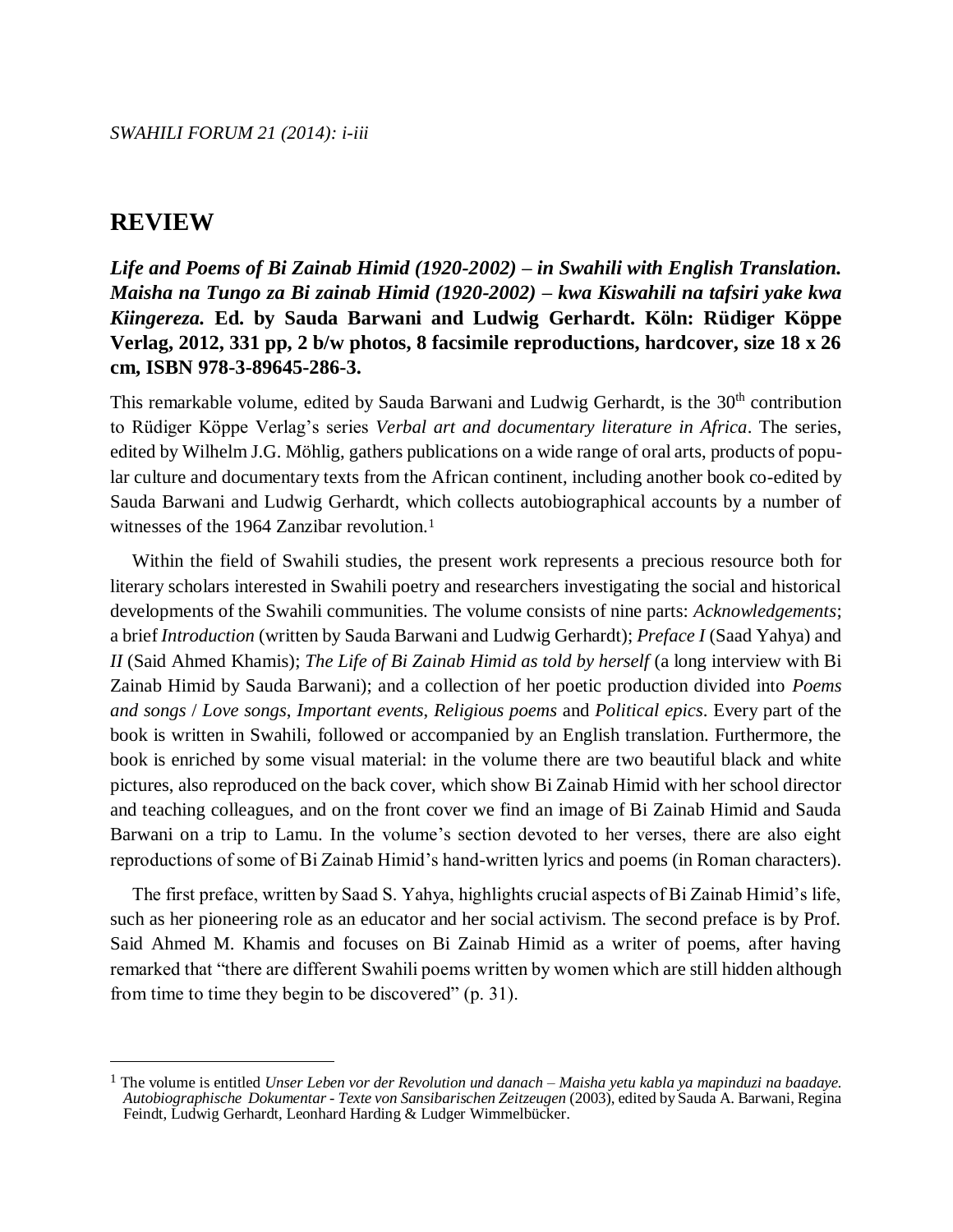## REVIEW

The conversation with Bi Zainab Himid is carried out by Sauda Barwani, a former teacher of Swahili at the University of Hamburg and a well known name amongst Swahili scholars, who had known the poet since her youth. The interview is subdivided into three parts and is semi-structured, leaving (a lot of) space to the flow of Bi Zainab Himid memories as she recounts her life since her childhood in Malindi, a multi-ethnic quarter near to the harbour in Zanzibar town, where she was born in 1920. Her self-narration testifies to the impact of western education on her life and on the whole Zanzibari community. Indeed, during colonial times, her family of Comorian origins found new social opportunities in western education (beginning with her maternal grandfather who studied in Germany). Colonial education was, after a while, extended to women and, in 1927, Bi Zainab Himid was amongst the first sixteen girls to enter the female primary school opened by the Sultan Sayyid Khalifa in Zanzibar town. At that time, however, only Arab girls were admitted to government schools, thus her father had to change her birth certificate. She went on with her education successfully and worked as a teacher and headmistress in Zanzibar town, Pemba and Makunduchi. Bi Zainab Himid's account reveals her active role in many spheres of social, cultural and political life. She collected school funds for children in need and participated in numerous women's associations and *taarab* clubs, such as *Shemsi Dhuha* and *Royal Air Force.* She was also a member of the East African Literature Bureau and travelled extensively in East Africa in order to attend committee meetings.

With regard to politics, Bi Zainab Himid was a supporter of ZNP (Zanzibar National Party) and, in 1963, she was the only woman who was elected to the committee for the preparation of the independence of Zanzibar (in charge of school celebrations). Soon afterwards the government was overthrown and Bi Zainab Himid lost some relatives during the turmoil, as she recalls in her vivid account of the revolution. Nevertheless, she continued to be involved in the official cultural scene. Indeed, President Karume invited her to collaborate with the newly founded *Culture Musical Club* by composing drama and poems and to celebrate the Union of Tanganyika and Zanzibar in the presence of Julius Nyerere. Bi Zainab Himid's life, however, changed brusquely in 1967 - as she often evokes during the interview - when she and many others "capitalist" teachers were dismissed from school by the ministry of Ali Sultan.<sup>2</sup>

Up to this publication, the only compositions by Bi Zainab Himid available in book format were the two *tenzi* included in the volume *Howani mwana howani: tenzi za Zaynab Himid Mohamed*. 3 The present collection, therefore, fills a gap as it provides readers interested in Bi Zainab Himid's verses with a rich repertoire of songs, poems and epics which is of great interest from a twofold

 $\overline{a}$ 

<sup>&</sup>lt;sup>2</sup> These episodes are also reported in Ali Sultan Issa's recently published memoir, which appeared in a volume entitled *Race, Revolution, and the Struggle for Human Rights in Zanzibar: The Memoirs of Ali Sultan Issa and Seif Sharif Hamad*, edited by G. T. Burgess, Ohio University Press, 2009.

<sup>3</sup> Edited by Saida Yahya – Othman, Dar es Salaam, Taasisi ya Uchunguzi wa Kiswahili, 2004.